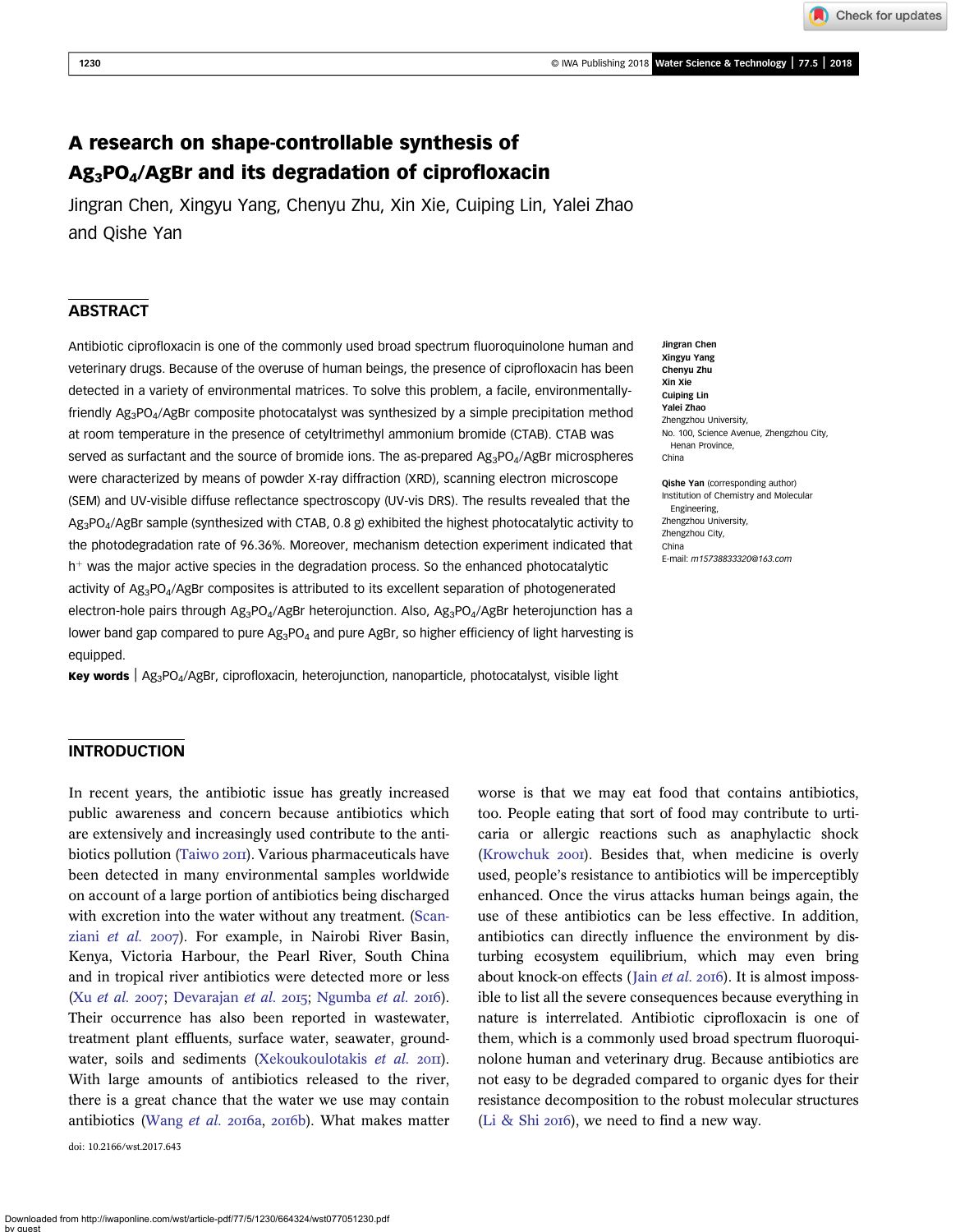For solving many environmental and energy issues, semiconductor-based photocatalysis is taken as a promising avenue. Many semiconductor photocatalysts help to degrade antibiotics in water. Several examples are listed as follows:  $V_2O_5$  nanoflakes were synthesised on polyethylene terephthalate (PET) fiber to degrade Rhodamine B (RhB) dye (Chan [et al.](#page-6-0) 2014). Antibiotic oxolinic acid and toxic chloramphenicolsodium can be degraded by  $TiO<sub>2</sub>$  in suspension [\(Giraldo](#page-7-0) et al. 2010; [Lofrano](#page-7-0) et al. 2016). Sulfamethoxazole can also be coped with by ultraviolet (UV)-  $A/TiO<sub>2</sub>$  photocatalytic degradation (Su *[et al.](#page-7-0)* 2016). The most widely studied semiconductor photocatalyst  $TiO<sub>2</sub>$  has high stability, low cost, non-toxicity and high redox ability. But there are some drawbacks that cannot be neglected: the high electron-hole recombination rate and absorption of ultraviolet light only, which consists of about 5% of the solar spectrum due to its relatively wide band gap [\(Wang](#page-7-0)  $et$  al.  $2016a$ ,  $2016b$ ).

Lately, nonmetallic p-block elements, P or C elements were incorporated into a simple oxide of narrow band gap. It was found that  $Ag_3PO_4$  nanoparticles had great ability in degrading organic dye under visible light because of its terrific photocatalytic properties and efficient separation ability of photocatalytic electrons and holes (Yi [et al.](#page-7-0)  $2010$ ; Bi [et al.](#page-6-0)  $2012$ ; [Zhang](#page-7-0) et al.  $2015$ ). Many antibiotics have the similar structure to organic dye, for they are all organic compounds, and some may contain benzene rings. As for the ciprofloxacin we studied, it also contained a benzene ring. So we chose photocatalyst of silver series.  $Ag_3PO_4$  nanoparticles can absorb light with wavelength less than 530 nm, which greatly improves its efficiency in using visible light. It was found by other learners that the novel photocatalyst can achieve a quantum efficiency of up to 90% at wavelengths greater than 420 nm, which is significantly higher than the previous reported values ([Yi](#page-7-0) [et al.](#page-6-0) 2010; Bi et al. 2011). But if we synthesize  $Ag_3PO_4$  by reacting  $AgNO_3$  and  $Na_2HPO_4$  directly, only  $Ag_3PO_4$ with irregular spherical structures can be obtained [\(Huang](#page-7-0) et al. 2013). Furthermore, pure  $Ag_3PO_4$  has many drawbacks such as its large band gap and instability. If we incorporate AgBr, photocatalytic properties of the composite can be obviously lifted. The main idea in this paper is using a different ratio of CTAB/water to construct a proper shape of  $Ag_3PO_4/AgBr$  in a facile way. Then the most suitable nanoparticles can be selected to solve the problem as ciprofloxacin pollution, which is promising in the disposal of wastewater.

Cetyltrimethyl ammonium bromide (CTAB) is a kind of surfactant, which plays a key role in nanoparticle synthesis

by adsorbing to the surface of the forming nanoparticle and lowering its surface energy [\(Mehta](#page-7-0)  $et$   $al.$  2009; [Wang](#page-7-0) [et al.](#page-7-0)  $2013$ ). It can also help to prevent aggregation by charge rejection: when it is well-distributed in the solution, it can help to disperse positive ions (in this paper, the cation is  $Ag^+$ ). When they are fully dispersed in the solution, the smaller nanoparticles with larger specific surface area formed more easily. Simultaneously,  $Br^-$  and  $Ag^+$  can form precipitation to prepare for the generation of Ag3PO4/AgBr compounds afterwards. So we chose CTAB as surfactant and the source of bromide ions to control its morphology and to form  $Ag_3PO_4/AgBr$  heterojunctions.

# EXPERIMENTAL

#### Chemicals and reagents

All the chemicals were analytical grade (AR) and used as received without further purification or other treatments. Silver nitrate  $(AgNO<sub>3</sub>)$  and disodium hydrogen phosphate dodecahydrate  $(Na_2HPO_4.12H_2O)$  were purchased from Tianjin Kermel Chem. Reagent Co., Ltd. CTAB was obtained from Shanghai Sinopharm Chemical Reagent Co., Ltd. Absolute ethyl alcohol (CH<sub>3</sub>CH<sub>2</sub>OH) was purchased from Tianjin Fuchen Chem. Reagent Co., Ltd. Deionized water (Ultrapure water for laboratory use, Millipore, USA) was used to prepare the solutions in the experiments. The brand of ciprofloxacin is greater than or equal to 98%.

#### Preparation of Ag<sub>3</sub>PO<sub>4</sub>/AgBr based photocatalysts

Ag3PO4/AgBr microparticles were prepared by heterogeneous precipitation. Different amounts of CTAB were used to control the shape of sample. They were fabricated by two different adding sequences. The first group: 0 g, 0.2000 g, 0.4000 g, 0.6000 g, 0.8000 g, 1.6000 g, 2.0000 g, and 2.6000 g of CTAB was dispersed in deionized water (300 mL), respectively, with strong stirring and heating for 10 min. After cooling down the solution, we added  $AgNO<sub>3</sub>$  (3 mmol, 0.5096 g) into CTAB solution with strong stirring. Then  $Na<sub>2</sub>HPO<sub>4</sub>$  solution (1 mmol, in 20 mL deionized water) was added dropwise to the above solution over a period of 30 min. The precipitation process would last for 4 h. Then, the product was washed by deionized water and ethanol three times by centrifuge. Finally, the oven was set at  $120^{\circ}$ C overnight to dry out the product. The as-synthesized Ag<sub>3</sub>PO<sub>4</sub>/AgBr composite photocatalysts were marked as  $1-A_1A_2-0$ ,  $1-A_1A_2-0.2$ ,  $1-A_1A_2-0.4$ ,  $1-A_1A_2-0.6$ , 1-A<sub>1</sub>A<sub>2</sub>-0.8, 1-A<sub>1</sub>A<sub>2</sub>-1.6, 1-A<sub>1</sub>A<sub>2</sub>-2.0 and 1-A<sub>1</sub>A<sub>2</sub>-2.6,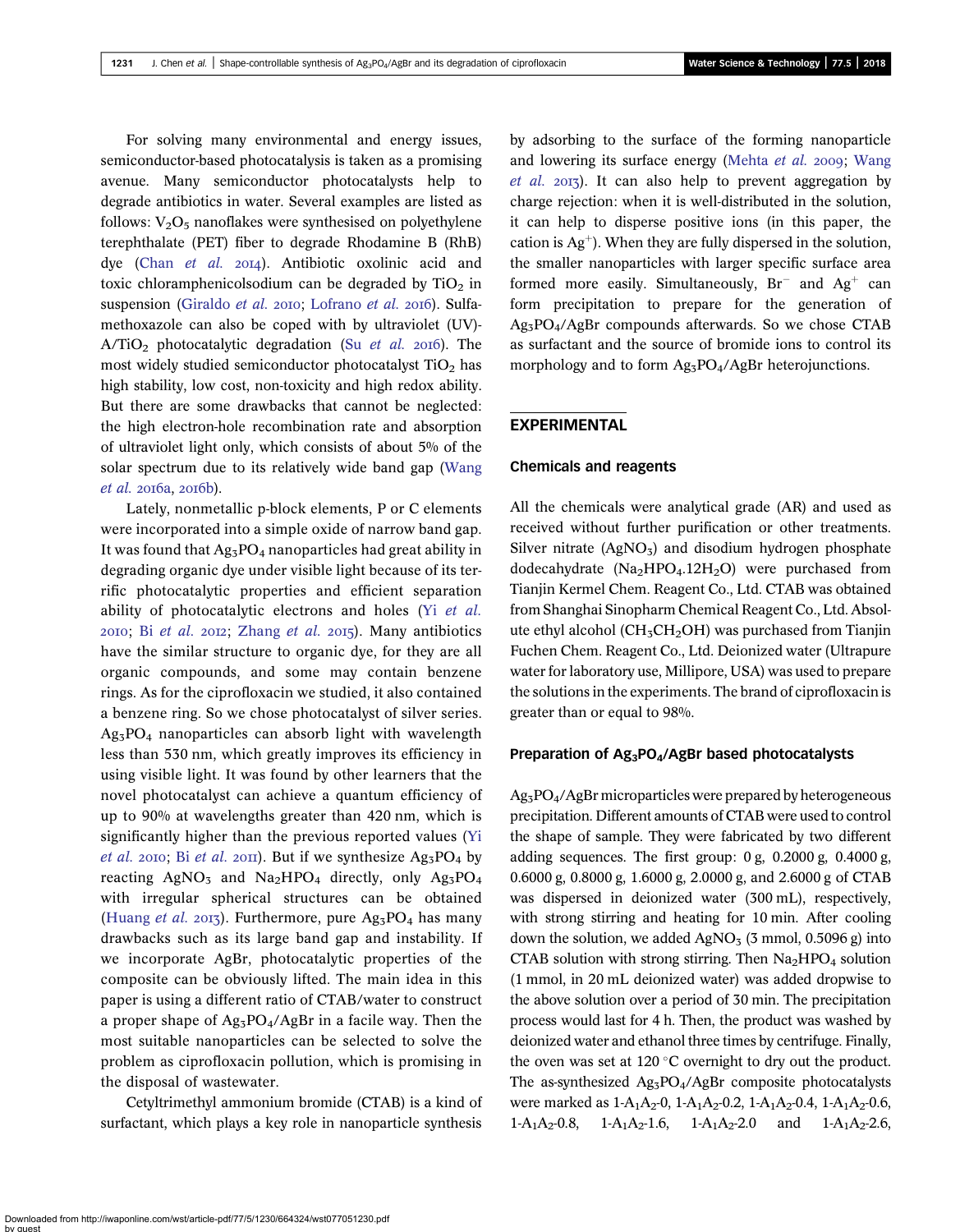respectively, and the 1-A<sub>1</sub>A<sub>2</sub>-n for short (A<sub>1</sub> means Ag<sub>3</sub>PO<sub>4</sub>, A<sub>2</sub> means AgBr, 1 means the first group, n means the mass of CTAB). The second group: 0 g, 0.2000 g, 0.4000 g, 0.6000 g, 0.8000 g, 1.6000 g, 2.0000 g, and 2.6000 g CTAB was dispersed in deionized water (300 mL) with strong stirring and heating for 10 min. After cooling down the solution, we added Na2HPO4 (1 mmol, 0.3581 g) to the above solution. After  $AgNO<sub>3</sub>$  (3 mmol in 20 mL deionized water) was added dropwise to the above solution for about 30 min, the yellow precipitates produced from that chemical reaction were collected by centrifugation, then washed with deionized water and ethanol for three times. Finally, the samples were dried out at 120 $\degree$ C in a vacuum oven overnight. The as-synthesized Ag3PO4/AgBr composite photocatalysts were marked as 2-A<sub>1</sub>A<sub>2</sub>-0, 2-A<sub>1</sub>A<sub>2</sub>-0.2, 2-A<sub>1</sub>A<sub>2</sub>-0.4, 2-A<sub>1</sub>A<sub>2</sub>-0.6, 2-A<sub>1</sub>A<sub>2</sub>-0.8,  $2-A_1A_2-1.6$ ,  $2-A_1A_2-2.0$  and  $2-A_1A_2-2.6$ , respectively, and the 2-A<sub>1</sub>A<sub>2</sub>-n for short (A<sub>1</sub> means Ag<sub>3</sub>PO<sub>4</sub>, A<sub>2</sub> means AgBr, 2 means the second group, n means the mass of CTAB). In other studies, polyvinylpyrrolidone (PVP) was used as surfactant to determine the geometric shape and size of  $Ag_3PO_4$ crystals in a similar way ([Yang](#page-7-0)  $et$   $al.$  2014).

## COD<sub>cr</sub>

In this paper, we chose microwave digestion to determine chemical oxygen demand (COD) in ciprofloxacin hydrochloride solution, and carried out this method in conditional experiment as follows: using a direct blow transfer pipette to 5 mL learning solution, 5 mL potassium dichromate solution and  $5 \text{ mL H}_2\text{SO}_4$ -Ag<sub>2</sub>SO<sub>4</sub> to the digestion tank. In order to eliminate the chlorine ion interference, the mercury sulfate was added as the screening agent to mask it (Cai [et al.](#page-6-0)  $2016$ ). The degradation time was 10 min, 30 min, 60 min and 120 min. At the specific time, 5 mL of the tested solution was taken out and put into the digestion tank to digest about 6 min. Then, the amounts of residual potassium dichromate in the reaction liquid was determined by the titration with ammonium ferrous sulfate standard solution [\(Chen](#page-7-0) et al. 2001) which was in accordance with ferrous ammonium sulfate in water samples to calculate the amounts of material and to restore the volume of oxygen consumption (Wei [et al.](#page-7-0) 2007).

#### Characterization of as-synthesized samples

X-ray diffraction (XRD) analysis was performed on an X-ray diffractometer (X'Pert PRO MRD, PANalytical, The Netherlands). UV-visible diffuse reflection spectra (UV-vis DRS) of the samples were obtained using a UV-vis spectrophotometer (Caly 5000, Agilent, USA). The morphology of the samples was investigated by scanning electron microscopy (SEM, Quonxe-2000, Philips, The Netherlands). The photoabsorption was evaluated by UVvis spectroscopy (UV-2450, Shimadzu, Japan).

#### Photocatalytic activity test

The photocatalytic properties of  $Ag_3PO_4/AgBr$  composite were evaluated by its degradation of ciprofloxacin in aqueous solution under visible light irradiation. In a typical photocatalytic experiment, 0.05 g photocatalyst was dispersed into 50 mL ciprofloxacin solution (20 mg/L) for 30 min in darkness to reach the adsorption and desorption equilibrium. The concentration of ciprofloxacin solution was evaluated by UV-vis spectroscopy (UV-2450, Shimadzu, Japan). After that, the suspension was exposed to a 350 W xenon lamp under magnetic stirring. At given time intervals, about 5 mL suspensions was collected to analyze its concentration.

The degradation rate was calculated by  $1 - C/C_0$ , while the C was instantaneous concentration and  $C_0$  was solution concentration after adsorption process. The data of degradation experiment were the average value of parallel experiments three times.

## RESULTS AND DISCUSSION

#### Characterization

#### Surface morphology

The morphology and size of the  $Ag_3PO_4/AgBr$  samples were surveyed by scanning electron microscopy (SEM). [Figure 1](#page-3-0) shows that the as-prepared  $Ag_3PO_4/AgBr$  is subglobose and the size decreases gradually with the increase of CTAB. The size of  $1-A_1A_2$ -0.4 is in the range of  $10-100 \mu m$  ([Figure](#page-3-0) [1\(a\)](#page-3-0)), whereas the size of  $1-A_1A_2-1.6$  is nano-size particles ([Figure 1\(c\)](#page-3-0)). The smaller particle leads to the larger specific surface area and the larger specific surface area improves the photocatalytic efficiency (Xu [et al.](#page-7-0)  $2017$ ). Therefore, the particle size changes are attributed to CTAB's dispersion effect, influencing the photocatalytic activities at the same time.

#### Structure and composition

The powder XRD pattern can authoritatively provide crystal structure and phase information of the as-prepared products. To figure out the purity of the samples, XRD detection was carried out. For pure  $Ag_3PO_4$  and  $AgBr$ , it is

Downloaded from http://iwaponline.com/wst/article-pdf/77/5/1230/664324/wst077051230.pdf by guest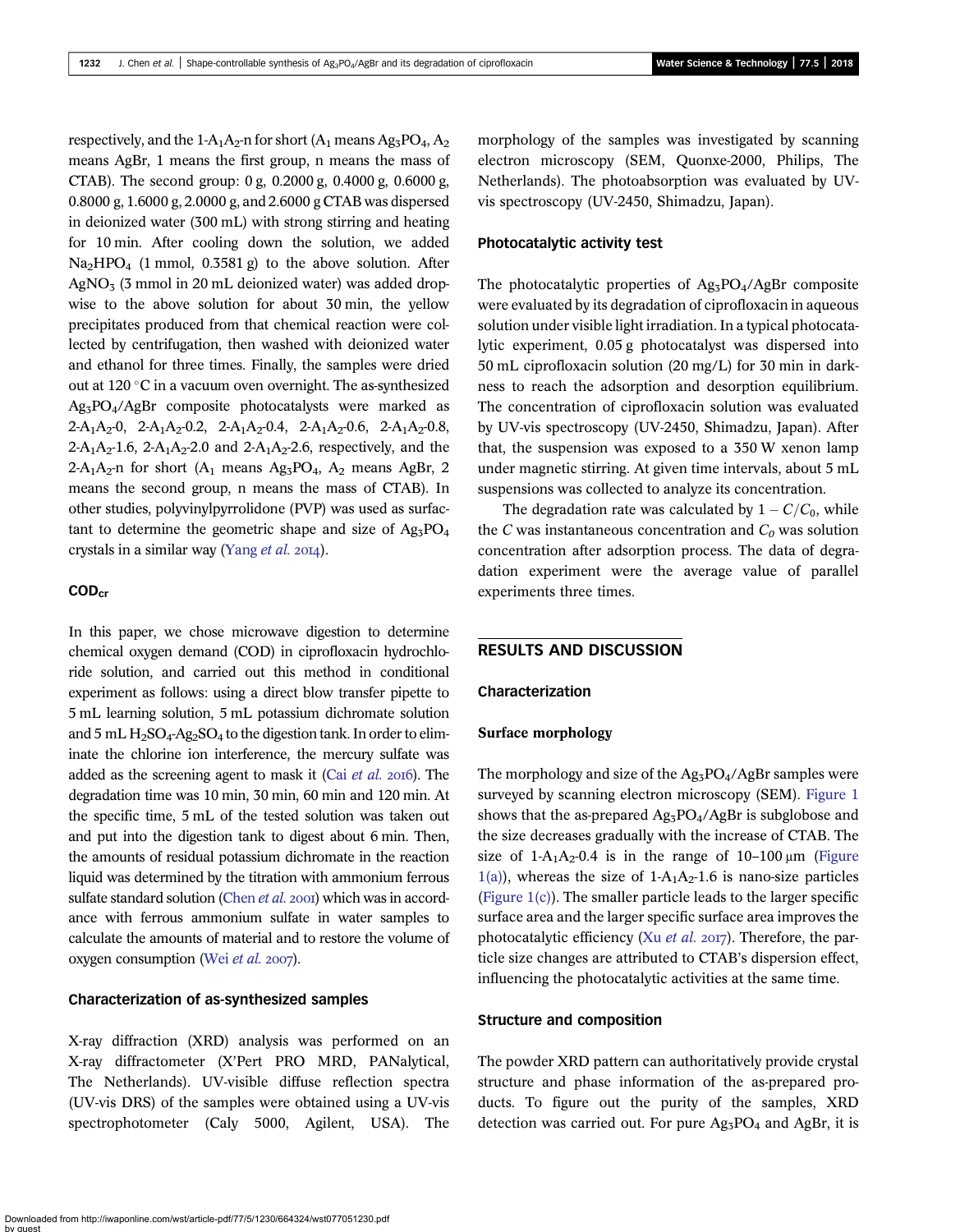<span id="page-3-0"></span>

**Figure 1** SEM images of Ag<sub>3</sub>PO<sub>4</sub>/AgBr products prepared with different amounts of CTAB: (a) 1-A<sub>1</sub>A<sub>2</sub>-0.4, (b) 1-A<sub>1</sub>A<sub>2</sub>-0.8, (c) 1-A<sub>1</sub>A<sub>2</sub>-1.6, (d) 1-A<sub>1</sub>A<sub>2</sub>-2.0.

using  $(\triangle)$  and  $(\square)$  to show all the diffraction peaks, respectively. Figure 2 shows the diffraction peaks of pure  $Ag_3PO_4$ , pure AgBr,  $1-A_1A_2-0.8$  and  $1-A_1A_2-1.6$ . The XRD patterns of Ag3PO4/AgBr samples (Figure 2) show that all the diffraction peaks of the samples can be indexed to the body-centered cubic structure of Ag<sub>3</sub>PO<sub>4</sub> (JCPDS card No. 06-0505) and AgBr (JCPDS card No. 06-0438). No diffraction peaks of metallic Ag or other impurities has been observed, indicating a high purity of  $Ag_3PO_4/AgBr$  samples. In addition, the peak intensity of  $1-A_1A_2-0.8$  and  $1-A_1A_2-1.6$ are stronger than those of pure Ag<sub>3</sub>PO<sub>4</sub> and AgBr, indicating the composite was well crystallized.

The results of the photocatalytic tests indicated that  $1-A_1A_2-0.8$  possessed the highest photocatalytic ability, the adding of CTAB created a certain amounts of  $Ag_3PO_4$ / AgBr heterojunction, which might be the reason for their increasing photocatalytic efficiency.



**Figure 2** The XRD pattern: (a) pure silver phosphate, (b)  $1-A_1A_2-0.8$ , (c)  $1-A_1A_2-1.6$ , (d) pure silver bromide.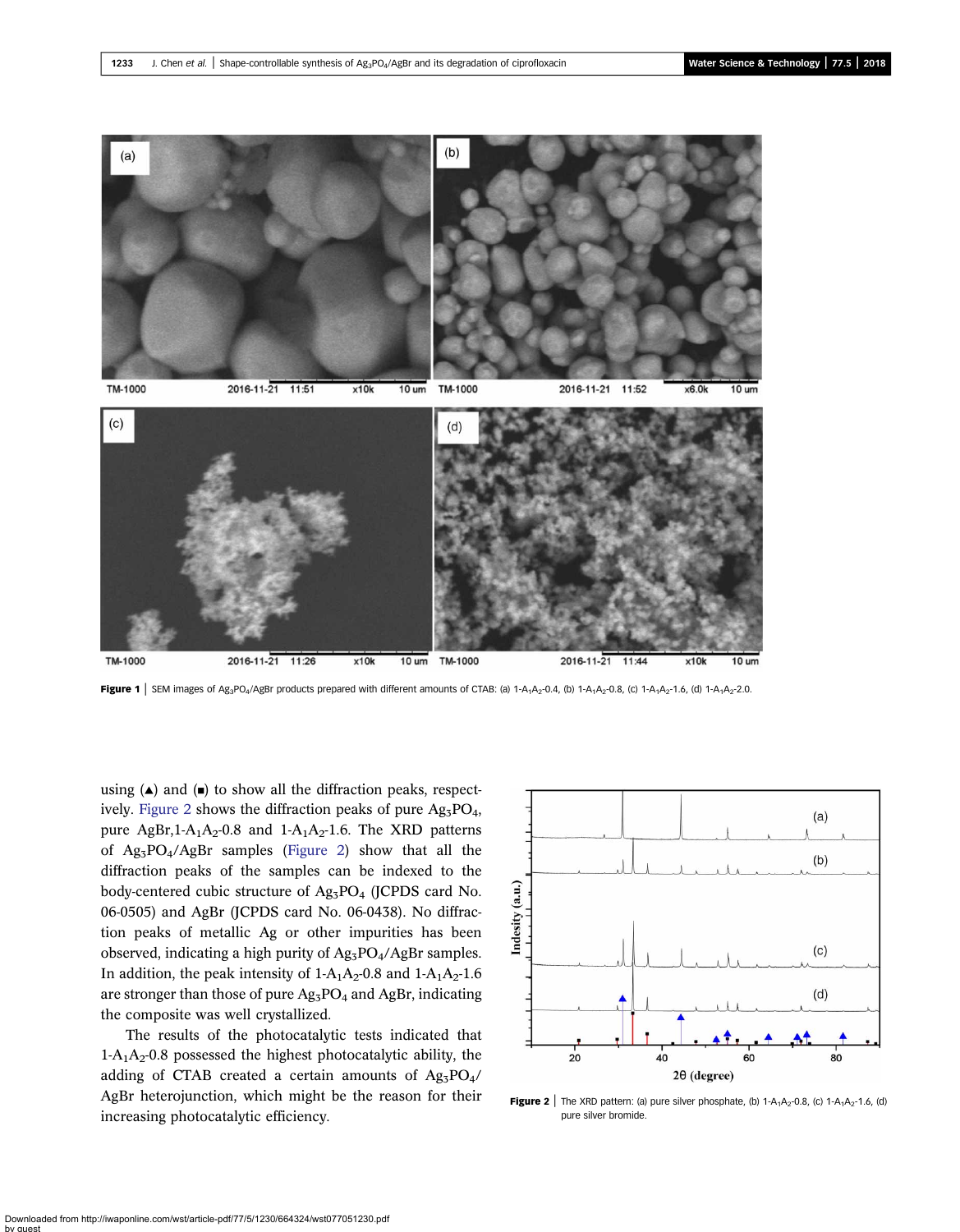#### Photoabsorption property

The band gap structure of a semiconductor is regarded as an important part to determine its photocatalytic property. UVvis absorption spectra can help us to calculate the band gap. Figure 3 shows the UV-vis absorption spectra of the different synthesized samples. It is clear from the figure that  $Ag_3PO_4$ / AgBr exhibits stronger absorbance than pure  $Ag_3PO_4$  and AgBr. The high photoabsorption ability is within the range of visible light. Although Ag3PO4/AgBr composite exhibited lower absorption within the range from 350 nm to 500 nm compared to pure  $Ag_3PO_4$  and pure AgBr, their absorption became much higher from 500 nm to 700 nm. That is, the absorption spectrum of Ag<sub>3</sub>PO<sub>4</sub>/AgBr shifts to red dramatically compared with the pure  $Ag_3PO_4$  and pure AgBr, which meant  $\text{Ag}_3\text{PO}_4/\text{AgBr}$  compound could absorb and use visible light with lower energy, making it more effective in the usage of visible light.

The band gap of these samples can be evaluated by using the equation:  $E = 1240/\lambda$  (where  $\lambda$  is the maximum absorption wavelength of photon). We can estimate the band gap energy of each sample from Figure 3: the calculated band gap of AgBr is 2.52 eV, the calculated band gap of  $Ag_3PO_4$ / AgBr heterojunction is 2.19 eV and for pure  $Ag_3PO_4$ , it is 2.33 eV. So it is evident that  $Ag_3PO_4/AgBr$  has a significantly lower band gap, making it easier to absorb visible light.

#### Visible-light photocatalytic activity



To demonstrate the potential application of these samples, photocatalytic activity of which were evaluated by the degradation of ciprofloxacin solution at room temperature.

Figure 4 shows the variation in ciprofloxacin concentration  $(C/C_0)$  with irradiation time over different catalysts prepared with different amounts of CTAB, where  $C_0$  is the initial concentration and C is the concentration at t time. The concentration of ciprofloxacin decreased negligibly without photocatalyst both in dark and under visible light irradiation. The degradation efficiency of ciprofloxacin obviously increased with the addition of photocatalyst on the whole. Moreover, it had different efficiency with the increase of CTAB, which is because adequate CTAB is beneficial to the combination of silver ions and phosphate ions as cationic surfactant, whereas excessive CTAB blocks the combination of silver ions and phosphate ions. It is obvious that  $1-A_1A_2-0.8$  exhibits the highest photocatalytic degradation efficiency.

[Figure 5](#page-5-0) shows the absorption spectroscopic changes of ciprofloxacin in the presence of samples  $(1-A_1A_2-0.6,$  $1-A_1A_2-1.0$ ) in the dark and with visible light irradiation. It can be clearly seen that the absorption intensities decreases gradually, the absorption peak intensity significantly decreases with the irradiation time, indicating the excellent photocatalytic activity of as-prepared samples for the ciprofloxacin degradation under visible light.

[Figure 6](#page-5-0) shows the effect of adding CTAB in different ways. It is absolutely clear from the figure that the first group presents a much better photocatalytic effect. It can be roughly illustrated that CTAB is a kind of cationic surfactant which can disperse silver ions efficiently. Moreover, silver ions have a positive electric charge, which is exactly the same with  $CTA^+$ . The same electric charge will not let



Figure 4 | Photocatalytic activities of composites prepared with different amounts of CTAB for degradation of ciprofloxacin solution under visible light irradiation  $(\lambda > 420$  nm) at room temperature.

**AgBr**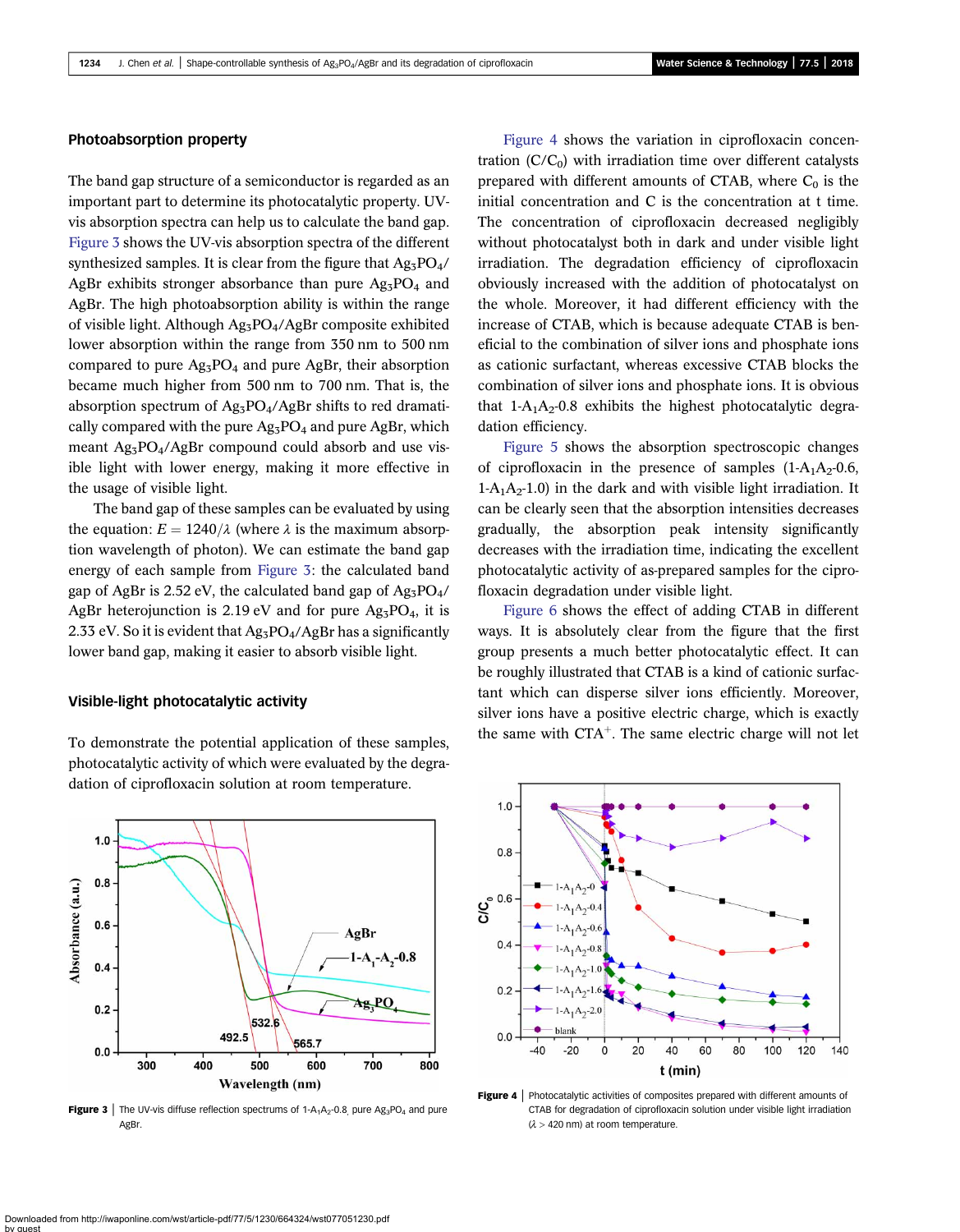<span id="page-5-0"></span>

Figure 5 | The absorption variation of ciprofloxacin solution over Ag<sub>3</sub>PO<sub>4</sub>/AgBr products at different irradiation time: (a) 1-A<sub>1</sub>A<sub>2</sub>-1.0, (b) 1-A<sub>1</sub>A<sub>2</sub>-0.6.



**Figure 6** | The photocatalytic results of  $1-A_1A_2-1.6$  and  $2-A_1A_2-1.6$ .

the ions aggregate together and at the same time help to disperse silver ions. On the contrary, if phosphate radical is mingled with CTAB first, the large group  $CTA<sup>+</sup>$  will gather with it, so the dispersion effect will not be fully, making it difficult to go on reacting with silver ions later.

#### Photocatalytic degradation mechanism

#### Oxidation radical species

It is universally known that photodegradation of organic contaminant by semiconductor is usually completed through photocatalytic oxidation process. To fully understand the specific photocatalytic mechanism of  $Ag<sub>3</sub>PO<sub>4</sub>/AgBr$ , the effects of different active scavengers including hydroxyl radicals  $(\cdot OH)$ , active holes  $(h^+)$  and superoxide radicals  $\left( \cdot O_2^- \right)$  on the degradation of ciprofloxacin was investigated, respectively. Various scavengers (6 mmol/L ammonium oxalate for holes  $(h<sup>+</sup>)$ , 0.5 mmol/L silver nitrate for electrons, 10 mmol/L isopropanol for •OH) were added, respectively, into the degradation solution. It is obvious from Figure 7 that all of the scavengers above have negative effects on the photocatalytic process to some extent. But the influence of ammonium oxalate



**Figure 7** | Effect of various scavengers on degradation of ciprofloxacin by  $Ag_3PO_4/AgBr$ , with ciprofloxacin concentration of 20 mg/L.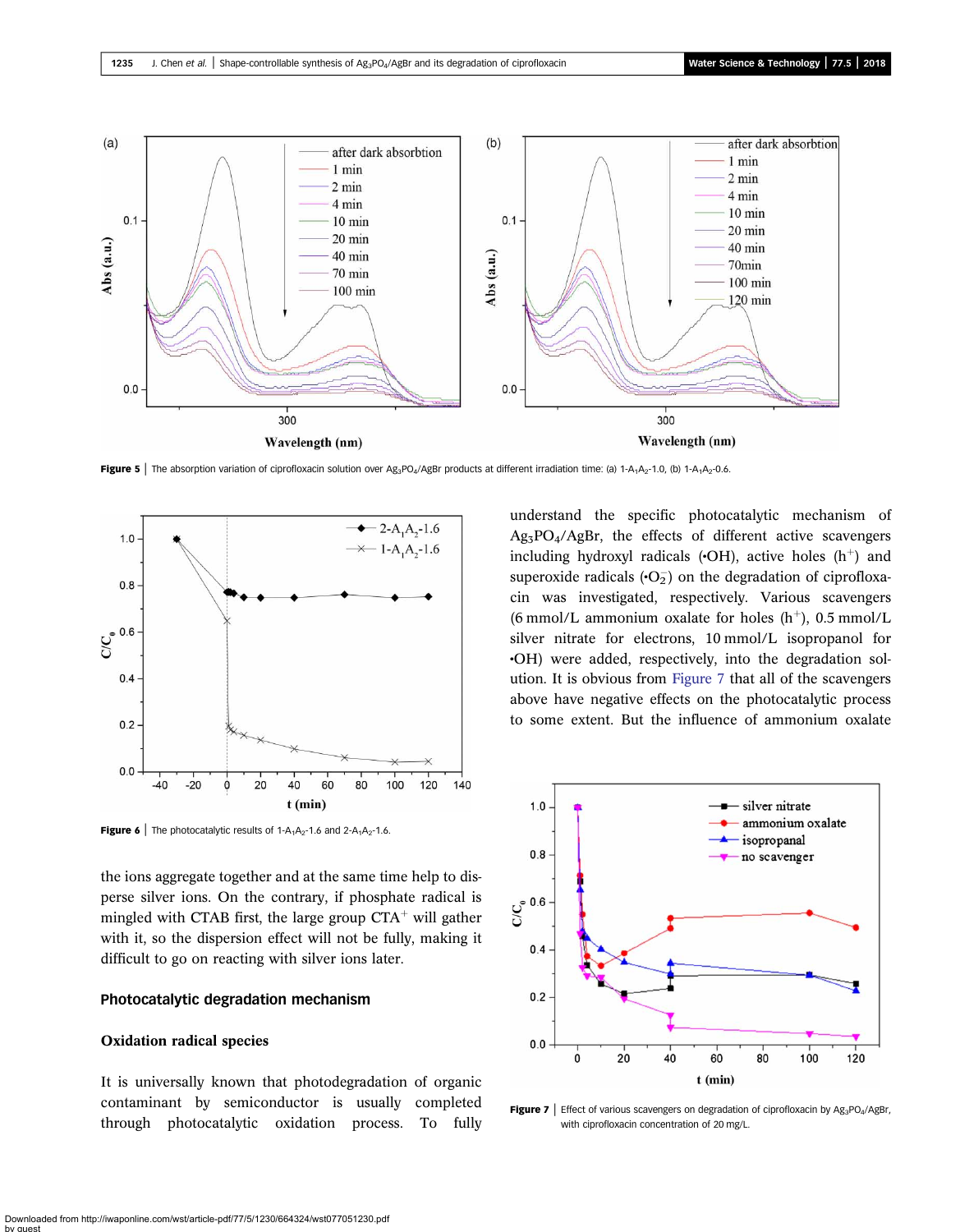<span id="page-6-0"></span>plays the most important role, which indicates that  $h^+$  is the main reactive species in the photodegradation of ciprofloxa $cin$  (Jing [et al.](#page-7-0) 2012).

# COD<sub>cr</sub>

Chemical oxygen demand (COD) is one of the important indexes in the industrial wastewater and environmental water quality monitoring. The size of the data represents a gauge of water pollution when it is polluted by organic matter, nitrite, ferrite and so on. The photocatalytic activity of composite catalyst prepared at different concentration of CTAB was investigated through the determination of COD value in ciprofloxacin hydrochloride solution.

The method has the features of short digestion time, high accuracy and simple operation. After being properly tested, it was calculated that the  $\mathrm{COD}_{\mathrm{Cr}}$  was decreasing largely with increasing the time of catalytic photodegradation in ciprofloxacin solution in its entirety (Guo  $et$   $al.$  2014). Among them,  $1-A_1A_2-0.8$  reached the minimum value. As a result, the data of the experimental group were lower than those of the blank group. So all of the composite photocatalysts have favorable photocatalytic activity. Above all,  $1-A_1A_2$ -0.8 has the best photocatalytic property.

This study provides a new way to fabricate  $Ag_3PO_4$ / AgBr heterojunction composite, with no need to introduce extra bromine ions to form AgBr precipitation. The novel fabrication method is much more convenient and efficient compared to the traditional methods: using NaBr or KBr as bromine source (Cao et al. 2012; Amornpitoksuk & Suwanboon 2016). Through this fabrication process, we got an excellent photocatalyst which can degrade an antibiotic ciprofloxacin at high efficiency of 96.36%, which is promising in the treatment of antibiotics pollution in water.

## CONCLUSIONS

In conclusion, the  $Ag_3PO_4/AgBr$  nanoparticle was successfully fabricated by a simple precipitation method at room temperature with the help of CTAB to degrade ciprofloxacin. Different proportion of CTAB contributed to different size: with the increasing concentration of CTAB, the size of  $Ag_3PO_4/AgBr$  became smaller so that they had larger specific surface area. But too much CTAB might block the reaction between the ions and cations in the solution. When CTAB was added, about 0.8–1.6 g during the fabricating process, the degradation efficiency could be lifted from 50% to 96.36%. The effect research of reaction conditions indicated that the optimum dosage of CTAB was 0.8 g. XRD patterns of  $Ag_3PO_4/AgBr$  indicated a high purity of Ag3PO4/AgBr samples. UV-visible diffuse reflectance spectroscopy (UV-vis DRS) showed that the absorption spectrum of  $Ag_3PO_4/AgBr$  shifted to red dramatically and the compounds have lower band gap compared with the pure  $Ag_3PO_4$  and pure AgBr, making it more effective in the usage of visible light. Radical detection experiments indicated that the  $h<sup>+</sup>$  was the major active species in the degradation process. So the enhancement of photocatalytic efficiency of Ag3PO4/AgBr composites are strongly dependent on the excellent separation of photogenerated electron-hole pairs through Ag3PO4/AgBr heterojunction and a lower band gap. Finally,  $\text{COD}_{\text{Cr}}$  test indicated that ciprofloxacin molecules were partially mineralized under the visible-light irradiation, suggesting the successful degradation of ciprofloxacin in water system. This might be a progress in the study of nanoparticles for degradation of pollutants such as antibiotics in aqueous environment.

## ACKNOWLEDGEMENTS

The authors are thankful to the Institute of Chemistry and Molecular Engineering, Zhengzhou University.

## **REFERENCES**

- Amornpitoksuk, P. & Suwanboon, S. 2016 [Photocatalytic](http://dx.doi.org/10.1016/S1872-2067(15)61078-6) degradation of dyes by AgBr/Ag<sub>3</sub>PO<sub>4</sub> [and the ecotoxicities of](http://dx.doi.org/10.1016/S1872-2067(15)61078-6) [their degraded products](http://dx.doi.org/10.1016/S1872-2067(15)61078-6). Chinese Journal of Catalysis 37 (5), 711–719.
- Bi, Y. P., Ouyang, S. X., Cao, J. & Ye, j. 2011 [Facile synthesis of](http://dx.doi.org/10.1039/c1cp20488b) rhombic dodecahedral AgX/Ag<sub>3</sub>PO<sub>4</sub> [\(X](http://dx.doi.org/10.1039/c1cp20488b) = [Cl, Br, I\)](http://dx.doi.org/10.1039/c1cp20488b) [heterocrystals with enhanced photocatalytic properties and](http://dx.doi.org/10.1039/c1cp20488b) [stabilities](http://dx.doi.org/10.1039/c1cp20488b). Physical Chemistry Chemical Physics PCCP 13 (21), 10071–10075.
- Bi, Y., Hu, H., Ouyang, S., Jiao, Z., Lu, G. & Ye, J. 2012 [Selective](http://dx.doi.org/10.1039/c2jm32800c) growth of Ag<sub>3</sub>PO<sub>4</sub> [submicro-cubes on Ag nanowires to fabricate](http://dx.doi.org/10.1039/c2jm32800c) [necklace-like heterostructures for photocatalytic applications](http://dx.doi.org/10.1039/c2jm32800c). Journal of Materials Chemistry 22 (30), 14847–14850.
- Cai, W., Tang, Y., Yu, B. & Yang, W. 2016 Study of spectrometric determination of COD by microwave atmospheric digestion, industrial. Water Treatment 26 (8), 63–65.
- Cao, J., Luo, B., Lin, H., Xu, B. & Chen, S. 2012 [Visible light](http://dx.doi.org/10.1016/j.jhazmat.2012.03.002) [photocatalytic activity enhancement and mechanism of](http://dx.doi.org/10.1016/j.jhazmat.2012.03.002) [AgBr/Ag3PO4](http://dx.doi.org/10.1016/j.jhazmat.2012.03.002) [hybrids for degradation of methyl orange](http://dx.doi.org/10.1016/j.jhazmat.2012.03.002). Journal of Hazardous Materials 217–218 (38), 107–115.
- Chan, Y. L., Pung, S. Y. & Sreekantan, S. 2014 Synthesis of  $v_{205}$ [nanoflakes on PET fiber as visible-light-driven](http://dx.doi.org/10.1155/2014/370696) [photocatalysts for degradation of RhB dye.](http://dx.doi.org/10.1155/2014/370696) Journal of Catalysts 2014 (1), 1–7.